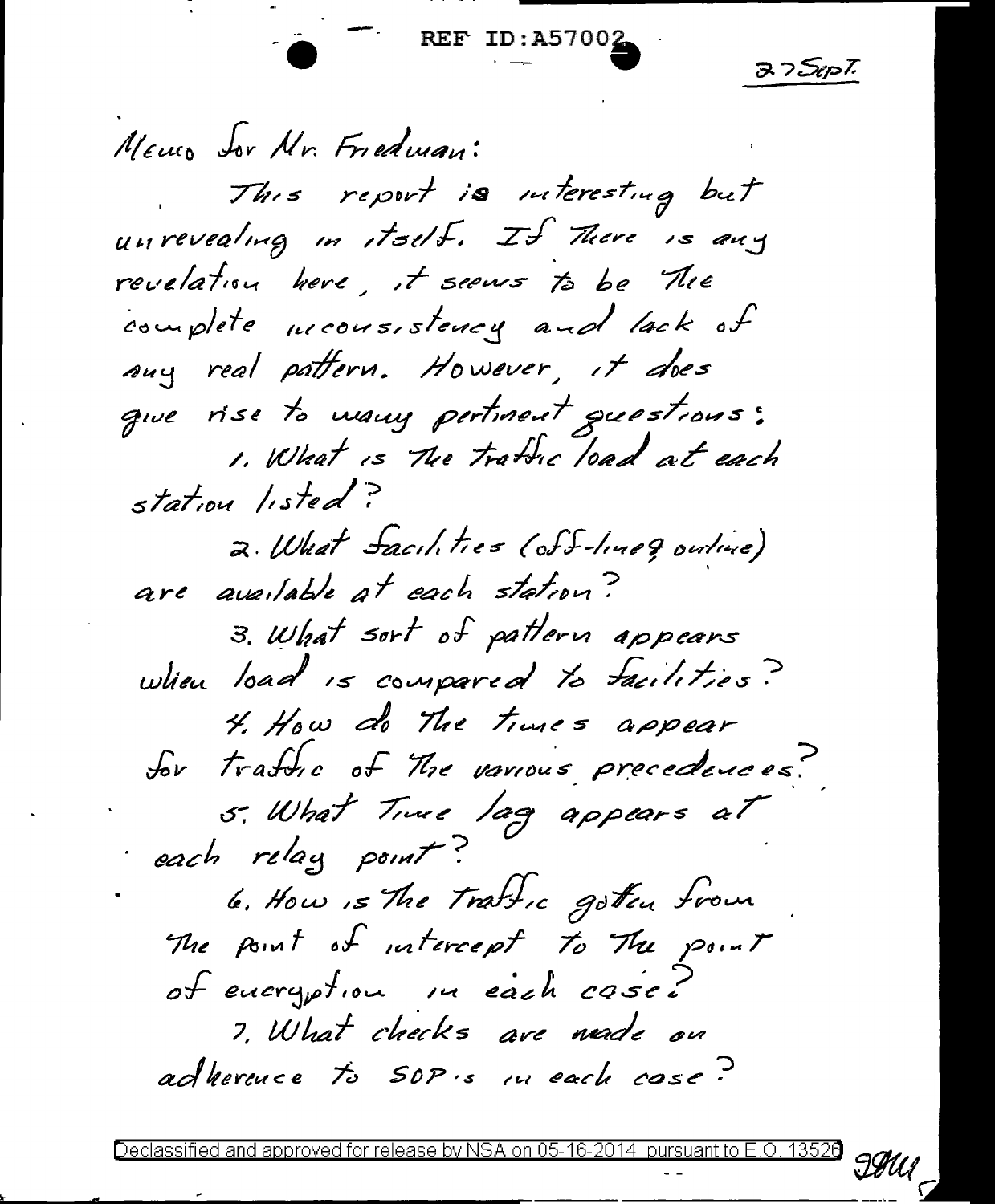| $\bullet$ |                                                                                                                                                                                                                                                                                                                                      | <b>REF ID:A57002</b>                                     | $\mathbf{a}=\mathbf{a}+\mathbf{a}+\mathbf{a}$ .                   |
|-----------|--------------------------------------------------------------------------------------------------------------------------------------------------------------------------------------------------------------------------------------------------------------------------------------------------------------------------------------|----------------------------------------------------------|-------------------------------------------------------------------|
|           | TOE : Time of energotion at field station                                                                                                                                                                                                                                                                                            |                                                          |                                                                   |
|           |                                                                                                                                                                                                                                                                                                                                      |                                                          | $\frac{1}{2\sqrt{2}}$ , where $\frac{1}{2}$ , where $\frac{1}{2}$ |
|           |                                                                                                                                                                                                                                                                                                                                      |                                                          |                                                                   |
|           | $T_0$ $\wedge$ : " $\cdots$ $\cdots$ $\cdots$ $\cdots$ $\cdots$ $\cdots$ $\cdots$ $\cdots$ $\cdots$ $\cdots$ $\cdots$ $\cdots$ $\cdots$ $\cdots$ $\cdots$ $\cdots$ $\cdots$ $\cdots$ $\cdots$ $\cdots$ $\cdots$ $\cdots$ $\cdots$ $\cdots$ $\cdots$ $\cdots$ $\cdots$ $\cdots$ $\cdots$ $\cdots$ $\cdots$ $\cdots$ $\cdots$ $\cdots$ |                                                          |                                                                   |
|           |                                                                                                                                                                                                                                                                                                                                      | FOR THE FORWARDING OF COMINT TRAFFIC BY ELECTRICAL MEANS |                                                                   |
|           |                                                                                                                                                                                                                                                                                                                                      | PERIOD COVERED OS FEB -27 JULY 1954                      |                                                                   |

| AREA                                                         | OFF-LIKE                                                                                           |                                                          | ON-LINK                       |                       | <b>REALERS</b>                                            |
|--------------------------------------------------------------|----------------------------------------------------------------------------------------------------|----------------------------------------------------------|-------------------------------|-----------------------|-----------------------------------------------------------|
| COMT. U.S.                                                   | TOE-TOD                                                                                            | TOI-TOD                                                  | TOE-TOR                       | TOI-TOR               |                                                           |
| ARKT<br>USZ                                                  | 5 hr 30 min                                                                                        | 18 hr<br>xin                                             | hr 30 min                     | 14 hr 15 min          |                                                           |
| AIR FORCE<br><b>UBA 58</b>                                   |                                                                                                    |                                                          | $14$ $*$                      |                       | Tfo reod via USAFSS                                       |
| <b>NAVY</b>                                                  |                                                                                                    |                                                          |                               |                       |                                                           |
| <b>USM 15</b><br>18<br>20<br>26                              | ۰<br>4<br>$\ddot{\phantom{a}}$<br>$\blacksquare$<br>30<br>$\frac{3}{2}$<br>۰<br>30<br>٠<br>45<br>售 | 30<br>6<br>45<br>7<br>Б<br>觺<br>$\overline{\mathbf{15}}$ | $\bullet$                     | $\bullet$             | on-line facilities<br>3c<br>Ħ<br>臡<br>丰<br>$\bullet$<br>۰ |
| ALASKA<br>ARMY<br><b>UEM 7</b><br>678X<br><b>678 (ASAAL)</b> | 8<br>30<br>15<br>М,<br>8<br>7.2                                                                    | 17<br>30                                                 | 25<br>23<br>7<br>٠<br>鹭       | 39<br>15              | $0x-11$ ne<br>tfo reed via ASA AL<br>×<br>٠<br>۰<br>×     |
| <b>RAVY</b><br>USK 13                                        | 6<br>45.                                                                                           | 18<br>- 57                                               | $\mathbf{u}$<br>٠<br>15 盖     | 21<br>30 <sup>2</sup> | On-line tfo reed via SrdRSM                               |
| AIR PORCE<br>TRI 34<br>34B<br>340                            | 13<br>34<br>30<br>$\overline{15}$                                                                  | 50.<br>20                                                | 7<br>Ħ<br>29<br>×<br>30<br>45 | 15<br>36<br>30<br>13  | On-line tfo reed wis SrdRSM<br>and USAFSS                 |

 $\mathbf{r}$  $\epsilon$   $\epsilon$   $\mu$  $\mathbb{R}$  $\frac{d}{dx}$  and  $\frac{d}{dx}$  $\mathbf{r}$  $\mathbf{A}$ 

CONFIDENTIAL

 $\mathbf{r}$ 

 $\ddot{\phantom{0}}$ 

 $\mu$  m  $\sigma$  and  $\sigma$ 

 $\sim$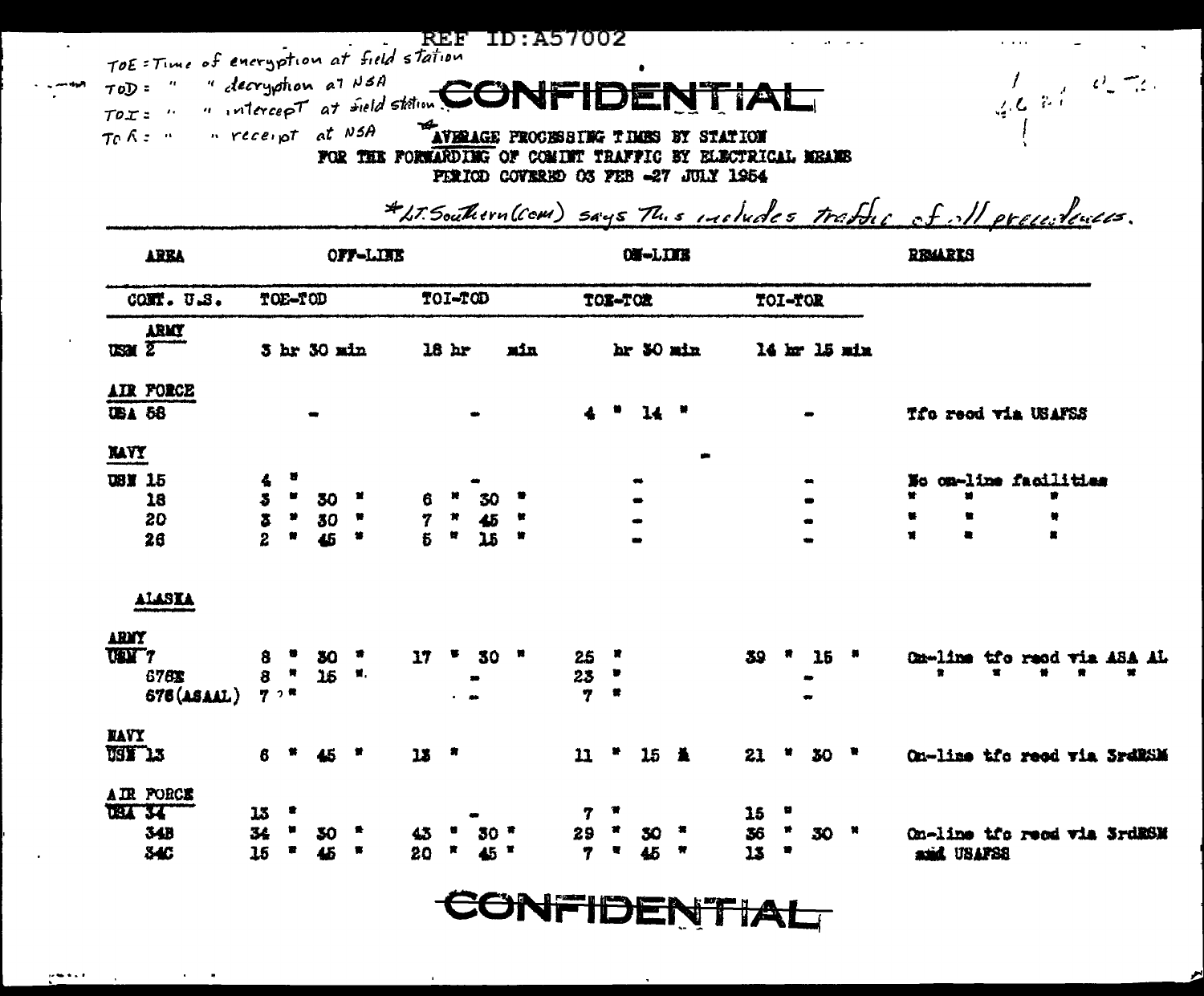**REF ID: A57002** 

 $\frac{1}{2}$  ,  $\frac{3}{2}$  ,

## CONFIDENTIAL

| ARKA                  |                                                                                                                                                          |                |         | OFF-LUEE |         |    |                |     |              |    | OW-LINE |                 |     |        |                  |         |     |     | <b>REMARKS</b>               |  |  |
|-----------------------|----------------------------------------------------------------------------------------------------------------------------------------------------------|----------------|---------|----------|---------|----|----------------|-----|--------------|----|---------|-----------------|-----|--------|------------------|---------|-----|-----|------------------------------|--|--|
| ATLANTIC              |                                                                                                                                                          |                | TOE-TOD |          | TOI-TOP |    |                |     | TOE-TOR      |    |         |                 |     |        |                  | TOI-TOR |     |     |                              |  |  |
| <b>ARMY</b>           |                                                                                                                                                          |                |         |          |         |    |                |     |              |    |         |                 |     |        |                  |         |     |     |                              |  |  |
| <b>USH 4</b>          |                                                                                                                                                          | 6 br           |         | 45 min   | 10      | br |                | nin |              |    |         |                 |     |        |                  |         |     |     | No on-line facilities        |  |  |
| 6                     | 15                                                                                                                                                       |                | 15      |          | 27      | Ħ  | 45             |     | <b>14 br</b> |    |         |                 | min |        | 18 <sub>hr</sub> |         | nin | A11 | traffic forwarded via ASAE   |  |  |
| $\boldsymbol{3}$      | 18                                                                                                                                                       | 雩              |         |          | 30      |    |                |     | 14           |    | 45      |                 |     |        |                  |         |     |     |                              |  |  |
| 45                    | 22                                                                                                                                                       |                | " 30    | -9       | 36      |    |                |     | 20           |    | 25      |                 | 鸒   | $24 -$ |                  |         |     |     |                              |  |  |
| 679                   | 16                                                                                                                                                       |                | "30     | ₩        | 46      |    |                |     | 17           |    |         |                 |     |        |                  |         |     |     |                              |  |  |
| 502nd CRC.            | 26                                                                                                                                                       |                | 30      |          |         |    |                |     | JS.          |    | 30      |                 |     |        |                  |         |     |     |                              |  |  |
| 31                    | 25                                                                                                                                                       |                | 30      |          |         |    |                |     | 20           |    | 30      |                 |     |        |                  |         |     |     | Tfo forwarded thru 502nd and |  |  |
| $\boldsymbol{\Sigma}$ | 24                                                                                                                                                       | 豐              |         |          | 37      |    | 30             |     | 22           | ₩. | 15      |                 |     | 31     |                  |         |     |     | ASAK                         |  |  |
| 83                    | 18                                                                                                                                                       |                |         |          | 24      |    | * 30           | ×   | 20           | ۰  | 45      |                 |     | 30     |                  | 計       |     |     | Tfc farwarded thry ASAA and  |  |  |
| 680                   | 23                                                                                                                                                       |                | $50 -$  |          | 31      |    | 30             | я   | 16           | ۳  | 30      |                 |     |        |                  |         |     |     | ASAB                         |  |  |
| <b>TATE</b>           | $\mathbf{Q}$                                                                                                                                             | 包              |         |          |         |    |                |     | 6            |    | "15"    |                 |     |        |                  |         |     |     |                              |  |  |
| <b>HAVY</b>           |                                                                                                                                                          |                |         |          |         |    |                |     |              |    |         |                 |     |        |                  |         |     |     |                              |  |  |
| <b>USI 12</b>         | 3                                                                                                                                                        |                | * 30    |          | 9       |    | 14             |     |              |    | 30      |                 |     |        |                  | 45      | 賀   |     |                              |  |  |
| 19                    | 2                                                                                                                                                        |                | 30      |          |         |    | $^{\prime}$ 45 |     |              |    |         |                 |     |        |                  |         |     |     |                              |  |  |
| 40                    | 4.                                                                                                                                                       | $\bullet$      |         |          |         |    |                |     |              |    |         |                 |     |        |                  |         |     |     |                              |  |  |
| AIR FORCE             |                                                                                                                                                          |                |         |          |         |    |                |     |              |    |         |                 |     |        |                  |         |     |     |                              |  |  |
| <b>6910 S.G.</b>      | 11                                                                                                                                                       |                |         |          |         |    |                |     | 17           |    |         | 30'             |     |        |                  |         |     |     |                              |  |  |
| <b>USA 33</b>         | 10                                                                                                                                                       |                | 30      |          |         |    |                |     | 17           |    |         |                 |     |        |                  |         |     |     | On-line traffic reed via     |  |  |
| 51                    | 14                                                                                                                                                       |                | 45      |          |         |    |                |     | 6            |    |         | $15$ $*$        |     |        |                  |         |     |     | 8910 S.G. and USAF58         |  |  |
| 52                    | 17                                                                                                                                                       |                | 15      | R        |         |    |                |     | 18           |    |         |                 |     |        |                  |         |     |     |                              |  |  |
| 53                    | 15                                                                                                                                                       | 蠺              |         |          | 26      |    | * 15           |     | 17           |    |         | 15 <sup>o</sup> |     |        |                  |         |     |     |                              |  |  |
| 55                    | 13                                                                                                                                                       |                | 45      | 鶩        |         |    |                |     | 12           |    |         |                 |     |        |                  |         |     |     |                              |  |  |
| 67                    | $\mathbf{L}% =\mathbf{L}^{\prime}\mathbf{C}^{T}\mathbf{C}^{T}\mathbf{A}^{-1}\mathbf{A}^{-1}\mathbf{A}^{-1}\mathbf{A}^{-1}\mathbf{A}^{-1}\mathbf{A}^{-1}$ |                | 80      | ×        |         |    |                |     | 19           |    |         | 45 *            |     |        |                  |         |     |     |                              |  |  |
| 56                    | 15                                                                                                                                                       | $\blacksquare$ |         |          |         |    |                |     |              |    |         |                 |     |        |                  |         |     |     | No om-lime facilities        |  |  |



建立